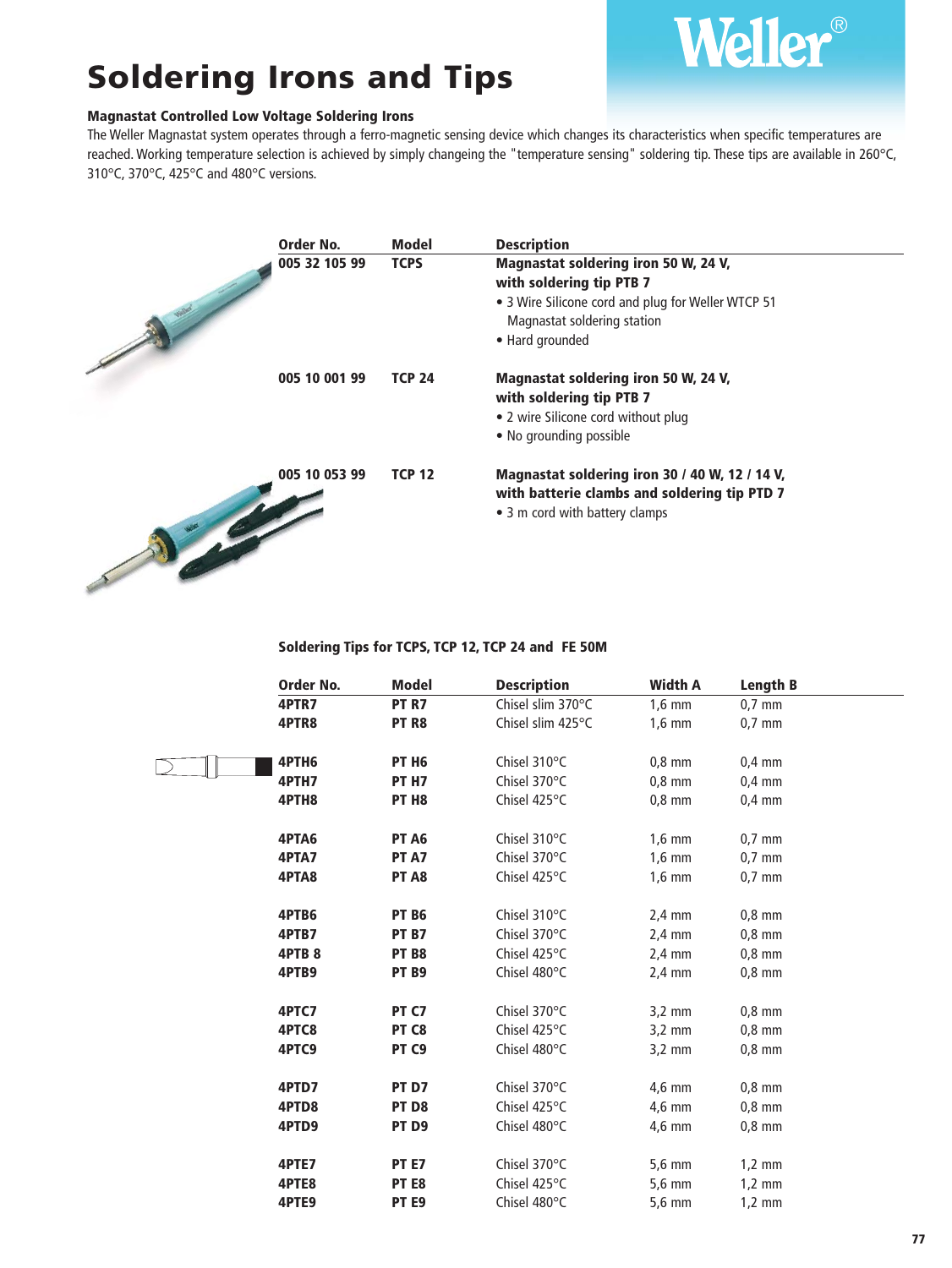### **Soldering Irons and Tips**

**Magnastat Controlled Low Voltage Soldering Irons**

| Order No.     | <b>Model</b>     | <b>Description</b>    | <b>Width A</b>   | <b>Length B</b>  |
|---------------|------------------|-----------------------|------------------|------------------|
| 4PTK6         | PT <sub>K6</sub> | Chisel long 310°C     | $1,2$ mm         | $0,4$ mm         |
| 4PTK7         | PT <sub>K7</sub> | Chisel long 370°C     | $1,2 \text{ mm}$ | $0,4$ mm         |
| 4PTK8         | PT <sub>K8</sub> | Chisel long 425°C     | $1,2$ mm         | $0,4$ mm         |
|               |                  |                       |                  |                  |
| 4PTL6         | PT <sub>L6</sub> | Chisel long 310°C     | $2,0$ mm         | $1,0$ mm         |
| 4PTL7         | <b>PT L7</b>     | Chisel long 370°C     | $2,0$ mm         | $1,0$ mm         |
| 4PTL8         | PT <sub>L8</sub> | Chisel long 425°C     | $2,0$ mm         | $1,0$ mm         |
|               |                  |                       |                  |                  |
| 4PTM7         | PT <sub>M7</sub> | Chisel long 370°C     | $3,2$ mm         | $1,2 \text{ mm}$ |
| 4PTM8         | PT <sub>M8</sub> | Chisel long 425°C     | $3,2$ mm         | $1,2$ mm         |
| 4PTM9         | PT <sub>M9</sub> | Chisel long 480°C     | $3,2$ mm         | $1,2 \text{ mm}$ |
| 005 41 307 99 | PT MX7           | Chisel bent, one side | $3,2$ mm         | $1,2 \text{ mm}$ |
|               |                  | wettable 370°C        |                  |                  |
| 4PTCS7        | PT CS7           | Round 370°C           | $3,2$ mm         |                  |
| 4PTDS7        | PT DS7           | Round 370°C           | $5,0$ mm         |                  |
| 4PTS7         | <b>PT S7</b>     | Round long 370°C      | $0,4$ mm         |                  |
| 4PTS8         | PT <sub>S8</sub> | Round long 425°C      | $0,4$ mm         |                  |
|               |                  |                       |                  |                  |
| <b>4PT06</b>  | <b>PT 06</b>     | Round long 310°C      | $0,8$ mm         |                  |
| <b>4PT07</b>  | <b>PT 07</b>     | Round long 370°C      | $0,8$ mm         |                  |
| 4PTO8         | <b>PT 08</b>     | Round long 425°C      | $0,8$ mm         |                  |
| 4PTF7         | PT <sub>F7</sub> | Round sloped 370°C    | $1,2$ mm         |                  |
| 4PTF8         | PT <sub>F8</sub> | Round sloped 425°C    | $1,2$ mm         |                  |
|               |                  |                       |                  |                  |
| 4PTAA7        | PT AA7           | Round sloped 370°C    | $1,6$ mm         |                  |
| 4PTAA8        | PT AA8           | Round sloped 425°C    | $1,6$ mm         |                  |
| 4PTAA9        | PT AA9           | Round sloped 480°C    | $1,6$ mm         |                  |
|               |                  |                       |                  |                  |
| 4PTBB7        | PT BB7           | Round sloped 370°C    | $2,4$ mm         |                  |
| 4PTBB8        | PT BB8           | Round sloped 425°C    | $2,4$ mm         |                  |
| 4PTBB9        | PT BB9           | Round sloped 480°C    | $2,4$ mm         |                  |
| 4PTCC7        | PT CC7           | Round sloped 370°C    | $3,2$ mm         |                  |
| <b>4PTCC8</b> | PT CC8           | Round sloped 425°C    | $3,2$ mm         |                  |
| <b>4PTCC9</b> | PT CC9           | Round sloped 480°C    | $3,2$ mm         |                  |
|               |                  |                       |                  |                  |
| 4PTDD7        | PT DD7           | Round sloped 370°C    | 5,0 mm           |                  |
| 4PTDD8        | PT DD8           | Round sloped 425°C    | 5,0 mm           |                  |
| 4PTDD9        | PT DD9           | Round sloped 480°C    | $5,0$ mm         |                  |
| 4PTP7         | PT <sub>P7</sub> | 370°C                 | $0,8$ mm         |                  |
| 4PTP8         | PT <sub>P8</sub> | 425°C                 | $0,8$ mm         |                  |
|               |                  |                       |                  |                  |

**Soldering Tips for TCPS, TCP 12, TCP 24 and FE 50M**